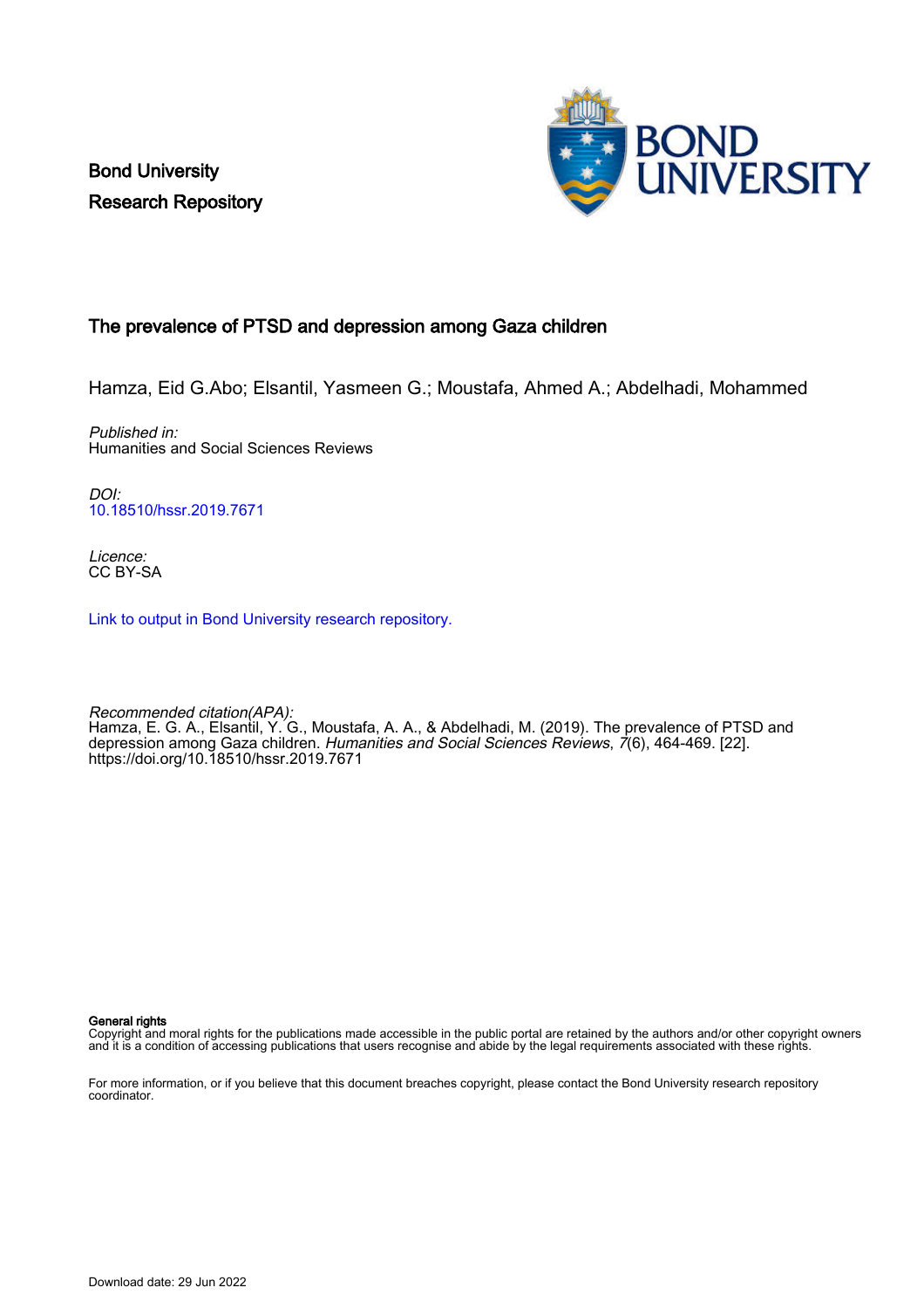

# **THE PREVALENCE OF PTSD AND DEPRESSION AMONG GAZA CHILDREN**

### **Eid G. Abo Hamza1\* , Yasmeen G. Elsantil<sup>2</sup> , Ahmed A. Moustafa<sup>3</sup> , Mohammed Abdelhadi<sup>4</sup>**

<sup>1</sup>Department of Social Sciences, College of Arts and Sciences, Qatar University, Doha, Qatar, <sup>2</sup>Faculty of Commerce, Tanta University, Egypt, <sup>3</sup>School of Social Sciences and Psychology & Marcs Institute for Brain and Behaviour, Western Sydney University, Sydney, New South Wales, Australia, <sup>4</sup>Department of Curriculum and Instruction, College of Education and Health

Professions, University of Arkansas, USA.

Email: \* eabohamza@qu.edu.qa

## Article History: Received on 01<sup>st</sup> October 2019, Revised on 30<sup>th</sup> October 2019, Published on 29<sup>th</sup> November 2019

#### *Abstract*

**Purpose:** The purpose of this study is to investigate the prevalence of posttraumatic distress disorder (PTSD) and depression among children in Gaza, Palestine.

**Methodology**: This study assessed the psychological effects of the Israeli-Palestinian conflict on children in the Gaza Strip. 286 children aged 9-14 years old, who were exposed to a wide range of war events, were selected from the Gaza Strip to participate in this study. All participants conducted the following scales: the child PTSD Reaction Index(CPTSD-RI), Beck Depression Inventory (BDI), and the Arabic version for PTSD and depression assessment.

**Finding:** The results show that the mean number of participants witnessing home destroyed and people killed was (88%) and home invasion (76%). Approximately 70% of the participants reported that they witnessed war violence against at least one of their family members. Further, 44 % of the children have a least one death in their family due to the Israeli invasion. Using ttests, we found that significantly more females have both PTSD and depression than males. Approximately 32.8% of the participants met the criteria for severe depression, and 42.6 % met the criteria for PTSD.

**Implications:** Our results suggest that it is imperative to provide intervention programs to treat PTSD and depression symptoms among children in Gaza. These programs should take into account the cultural and religious background of the participants.

**Originality**: This investigation of the Israeli-Palestinian conflict has led to an increase in PTSD and depression symptoms among children in the Gaza Strip.

*Keywords: Post-Traumatic-Stress Disorder (PTSD), Depression, Israeli-Palestinian.*

#### **Introduction**

[Yehuda et al. \(2015\)](#page-6-0) reported that people may develop posttraumatic stress disorder (PTSD) due to the absence of physical safety. Due to the Israeli-Palestinian conflict, children in Gaza experienced a deep loss of self-esteem, cognitive problems, and psychiatric problems [\(Abu Hein, et al. 2007;](#page-5-0) [Al-Ammar, 2018,](#page-5-1) [Elbedour, et al. 2007;](#page-5-2) [Evelio 1999;](#page-5-3) [Morgos, et al., 2007;](#page-6-1) [Okasha, 2007;](#page-6-2) [IRIN, 2012;](#page-5-4) [Thabet, et al. 2008;](#page-6-3) [Diab, Isosavi, Qouta, Kuittinen, &Punamaki, 2018\)](#page-5-5). Several studies have shown that exposure to trauma can lead to the development of mental health problems [\(Bielawski et al.,](#page-5-6)  [2019;](#page-5-6) Misiak [et al., 2016;](#page-5-7) [Misiak et al., 2017\)](#page-5-7) and impaired [\(Myers et al., 2013;](#page-6-4) [Radell et al., 2017\)](#page-6-5). PTSD was initially known as "shellshock," and subsequently as "Gross Stress Disorder."

It was widely reported after the First World War, as well as in most subsequent wars. According to the DSM 3 as well as later versions, PTSD is considered a psychiatric disorder that develops due to experiencing a traumatic event, including natural disasters, serious accidents, acts of terrorism, aggressive personal or sexual assault such as rape, and wars and combat [\(Derluyn, Broekaert, Schuyten, Temmerman, 2004;](#page-5-8) [Yehuda et al., 2015;](#page-6-0) [Sadock, 2007\)](#page-6-6). Due to wars during the last decade, the life of a large number of children has been disrupted [\(Rizkalla& Segal, 2019\)](#page-6-7).

According to the United Nations High Commission for Refugees (2010) report, due to wars, there were 43.7 million refugees in the world in 2010, which is the highest number in the past 15 years [\(Malik, 2012\)](#page-5-9). Researchers have documented that children who are exposed to continuous war-related violence are at a risk for developing various types of clinical disorders such as depression, PTSD, and anxiety [\(Thabet, et al. 2008;](#page-6-3) [Elbedour, et al. 2007;](#page-5-2) [Morgos et al. 2007;](#page-6-1) [Keshini, 2002;](#page-5-10) [Evelio,](#page-5-3)  [1999\)](#page-5-3). Further, [Berman \(2001\)\)](#page-5-11) showed that around 70% of the refugees are women and children. Many of those children experienced violence and death. In addition, some epidemiological studies have reported a high prevalence of depression and PTSD in refugee populations, especially among children, women and the disabled who live in war zones. Those groups of people suffered from panic, hopelessness, depression, PTSD, as well as other behavioural disturbances [\(Al-Ammar, 2018,](#page-5-1) [Abu](#page-5-0)  [Hein, Elbe, Onwuegbuzie, Ghannam&Whitcome, 2007;](#page-5-0) The Canadians for Justice and Peace in the Middle East (CJPME), 2012; [Elbedour, Onwuegbuzie, Ghannam,Whitcome,& Abu Hein, 2007;](#page-5-2) [Evelio 1999;](#page-5-3) [Morgos, Worden & Gupta, 2007;](#page-6-1)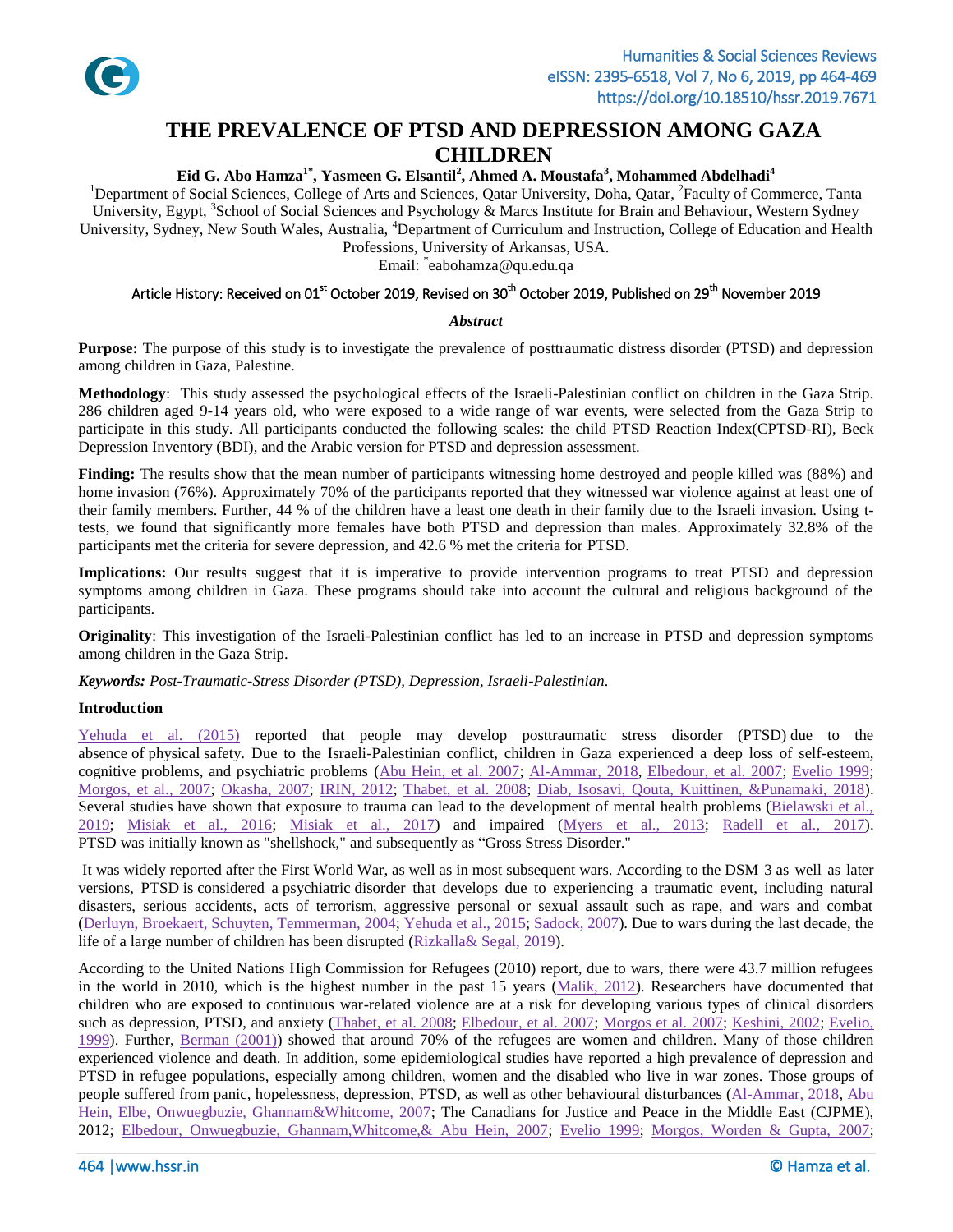

[Okasha,2007;](#page-6-2) [Thabet&Vostanis, 2011,](#page-6-8) [Thabet, Abu Tawahina, El Sarraj, Henely, Pelleick, &Vostanis, 2008; Thabet, Abu](#page-6-3)  [Tawahina & El Sarraj,Vostanis, 2008\)](#page-6-3).

Children who are suffering from PTSD, often experience flashbacks, insomnia, nightmares, or daydreams in which the traumatic event is experienced again. Those children may also experience unusual intense shock responses and may have attentional problems. Several studies have reported a high prevalence of PTSD among children who are exposed to war. For example, [De Jong et al. \(2008\)](#page-5-12) investigated the exposure of trauma across nation-states and reported that the lifetime prevalence of PTSD is 37%,28%, 16%, and 18 % in Algeria, Cambodia, Ethiopia, and Gaza, respectively. According to [Salman, Anthony, Jess, Janine and Fadel Abu \(2007\),](#page-6-9) 79% of the Yemeni people experienced PTSD symptoms [\(Al-Ammar,](#page-5-1)  [2018\)](#page-5-1), possibly due to war.

There are three main groups of problems that characterize PTSD symptoms: re-experiencing, avoidance, and hyperarousal. Some people may experience only some of these symptoms while others may be diagnosed with all of them. While some people may experience these PTSD symptoms for a short period of time, the symptoms may last for years or even decades and may continue to cause impairment in daily functions for the rest of the person's life in other people. In rare cases, it is possible that PTSD symptoms do not emerge for several months or years after experiencing a traumatic event.

There are some prior studies that have investigated the relationship between experiencing war trauma and the development of PTSD in Gaza [\(Thabetet al., 2008;](#page-6-10) [Thabet&Vostanis, 2011\)](#page-6-8). The results of studies indicated that both children and parents were exposed to a high number of traumatic events, and both groups exhibited high rates of PTSD and anxiety. In children, trauma experience was significantly associated with PTSD and anxiety. [Thabet, et al. \(2004\)](#page-6-11) reported that children experienced traumatic events, both directly and also through the media. Further, [IRIN \(2012\)](#page-5-4) mentioned that "*There is a significant deterioration in the psychological well-being of Palestinian children who are living in the Gaza Strip*".

The current research objectives are as follows:(a) investigate the PTSD prevalence and depression among a sample of children in the Gaza Strip using the Beck Depression Inventory (BDI) and the Child Post Traumatic Stress Reaction Index (CPTSD-RI) [\(Pynoos, Frederick & Nader,](#page-6-12) 1987); (b) investigate the psychological effects of Israeli-Palestinian conflict on the psychological wellbeing of children in the Gaza Strip; and (c)delineate the possible differences in predictors of categorical diagnosis of PTSD and depression.

#### **Methods**

#### **Participants**

The sample consisted of 286 children (age 9-14) from the Gaza Strip; all participants were interviewed in their schools. Our inclusion criteria were participants were both males and females and live in different areas within the Gaza Strip.

#### **Measurements**

#### **Demographic questions:**

The demographic question includes five questions investigating whether participants have witnessed home destruction, killing of family, acquaintances, or others, Israeli soldiers invading their home, war violence against at least one of their family members. Furthermore, the demographic data included questions about gender, grade level, age, school name, and town/city. Table 1 shows the basic descriptive statistics for age and gender.

| Characteristic | <b>Sample</b> |     | <b>SD</b> | Range                          |  |
|----------------|---------------|-----|-----------|--------------------------------|--|
|                | 286           |     |           |                                |  |
| Age            |               | 1.4 | 1.0       | 14<br>$\overline{\phantom{0}}$ |  |
| Gender         |               |     |           |                                |  |
| Girls          |               |     |           |                                |  |
| <b>Boys</b>    |               |     | 14        |                                |  |

|  |  |  | Table 1: Sample Demographics |  |
|--|--|--|------------------------------|--|
|--|--|--|------------------------------|--|

#### **Trauma Symptoms**

The child posttraumatic stress reaction Index (CPTSD-RI) [\(Pynoos, Frederick&](#page-6-12) Nader, 1987) is a self-report measure used to assess posttraumatic stress reactions. This 20-item measure is designed for use with 6-16 years old children who have been exposed to a traumatic event. This questionnaire was appropriate for use in our study as our participants were 9-14 years old. The CPTSD-matches the *DSM-IV* [\(American Psychiatric Association, 1994;](#page-5-13) [Steinberg, Brymer, Becker, &Pynoos, 2004\)](#page-6-13), and includes the following subscales: Intrusion, Avoidance, and Hyperarousal. The CPTSD-RI has been translated and validated for use with Arabic speaking participants [\(Thabet et al., 2004\)](#page-6-11).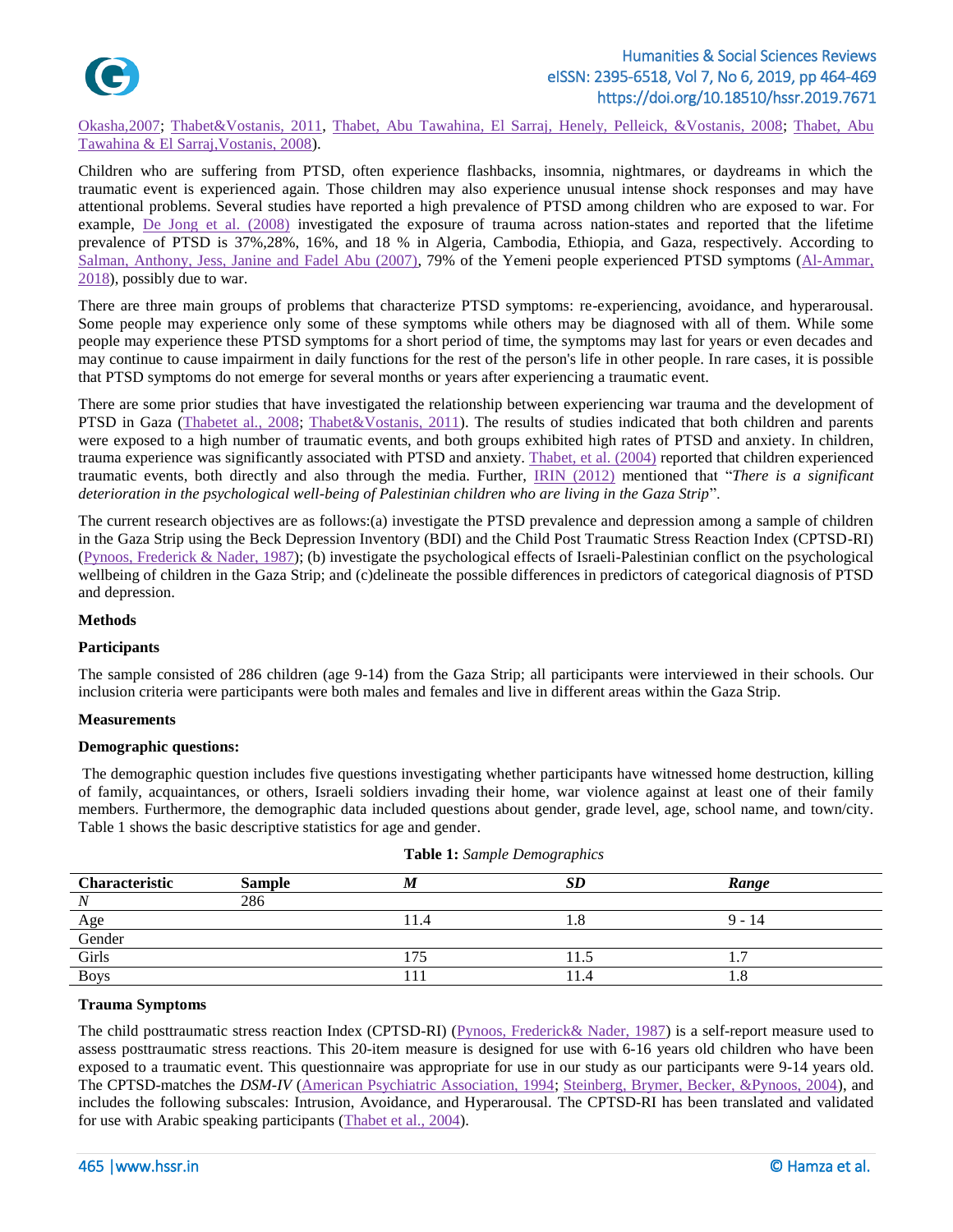

#### **Beck Depression Inventory**

We have used an Arabic version of the Beck Depression Inventory (BDI) [\(West, 1985\)](#page-6-14). BDI is [self-report questionnaire](http://en.wikipedia.org/wiki/Self-report_inventory) created by [Aaron T. Beck](http://en.wikipedia.org/wiki/Aaron_T._Beck) and includes 21- [multiple-choice](http://en.wikipedia.org/wiki/Multiple_choice) questions.

#### **Procedure**

Conducting the study was done by an experimenter, who is not a co-author on this study. The experimenter is Palestinian, lives in Gaza, and fluent is in Arabic and English. The first author (EA)initially discussed the purpose of the study with the experimenter. The experimenter requested permission to collect data from children in schools in Gaza. The parents' committee members and school principals were legally the designated guardians for all participants. Consent forms were signed by the parents and school principals before conducting the study. All children, who were asked to conduct the study, agreed to participate. All participants have received a questionnaire and had sufficient time to read and seek clarification in order to ensure that they understand the instructions and statements well.

#### **RESULTS**

All participants were exposed to a wide range of war-related events from both Israeli and Palestinian sides. The analysis revealed that the mean score of participants witnessing home destroyed (88 %), people killed (44%), home invasion (76%), and war violence against at least one of their family members (70 %).

#### **Trauma**

According to CPTSD-RI, trauma symptoms ranged from 49 to 91 with a mean of 80.64 (SD = .69). Scores over 46 in the CPTSD-RI indicate a diagnosis of PTSD. About 42.6 % of the total sample met the criteria of PTSD diagnosis. At-test was conducted to compare the PTSD scores among male and female participants. There was a significant difference in the scores for females ( $M = 83.32$ ,  $SD = 7.85$ ) and males ( $M = 77.69$ ,  $SD = 4.40$ );  $t(174) = 4.21$ ,  $p < .00$ ). The results showed that there was a gender effect, such that females have higher PTSD symptoms than males.

Specific items endorsed by female participants included experiencing excessive somatic responses, fear of the event recurring, feeling isolated, and reliving of traumatic events. However, male participants reported more sleep disturbance than girls.

#### **Depression**

Table 2 shows the percentage of participants in different depression categories (using the BDI)across the entire sample.

| Depression category | <b>BDI</b> score | Percentage of participants |
|---------------------|------------------|----------------------------|
| No depression       | 0-9              | 12.5%                      |
| Simple depression   | $10-15$          | 17.6%                      |
| Moderate depression | $16-23$          | 46.1%                      |
| Severe depression   | 24-36            | 23.8%                      |
| Chronic depression  | 37-above         | 0 %                        |

**Table 2:** *Percentage of participants in different depression categories*

Additionally, a t-test was conducted to compare the depression score among male and female participants. There was a significant difference in the scores for females ( $M = 40.71$ ,  $SD = 4.32$ ) and males ( $M = 31.87$ ,  $SD = 2.33$ );  $t(110) = 3.97$ ,  $p <$ .00). The results showed that there was a gender effect, such that females have higher depressive symptoms than males. For severe depression, approximately55% of the female participants have higher scores compared to 25 % the male participants. Female participants scored higher on three of the five sub-scales of depression than males' participants: interpersonal issues, ineffectiveness, and anhedonia.

#### **DISCUSSION**

The purpose of this study was to use several questionnaires to investigate the psychological effects of the Israeli-Palestinian conflict on children in Gaza. According to Sadock [Sadock \(2007\),](#page-6-6) the lifetime incidence of PTSD is estimated to be 9 -15%. However, additional5-15% of the population may experience subclinical forms of PTSD. Regarding high-risk groups, such as those who experience war or aggression, the prevalence rates range from 5-75 %. The high rates of severe trauma symptoms in our study were partially due to the fact that children in Gaza are under war experiences as well as due to a lack of social and community services [\(Schwartz &Shrira, 2019\)](#page-6-15). In adults, children may suffer as their parents and relatives may not be able to care for them due to involvement in war activities.

Our findings also align with those of [Thabet and Vostanis \(1999\),](#page-6-10) [Yehuda et al. \(2015\),](#page-6-0) [Thabet et al. \(2004\)](#page-6-11) who found that 40.6% of children aged 7 to 12 years who had experienced war reported moderate to severe PTSD symptoms. Samour reported that children in Gaza experienced insecurity and instability [\(IRIN, 2012\)](#page-5-4), and argued that experiencing violence made them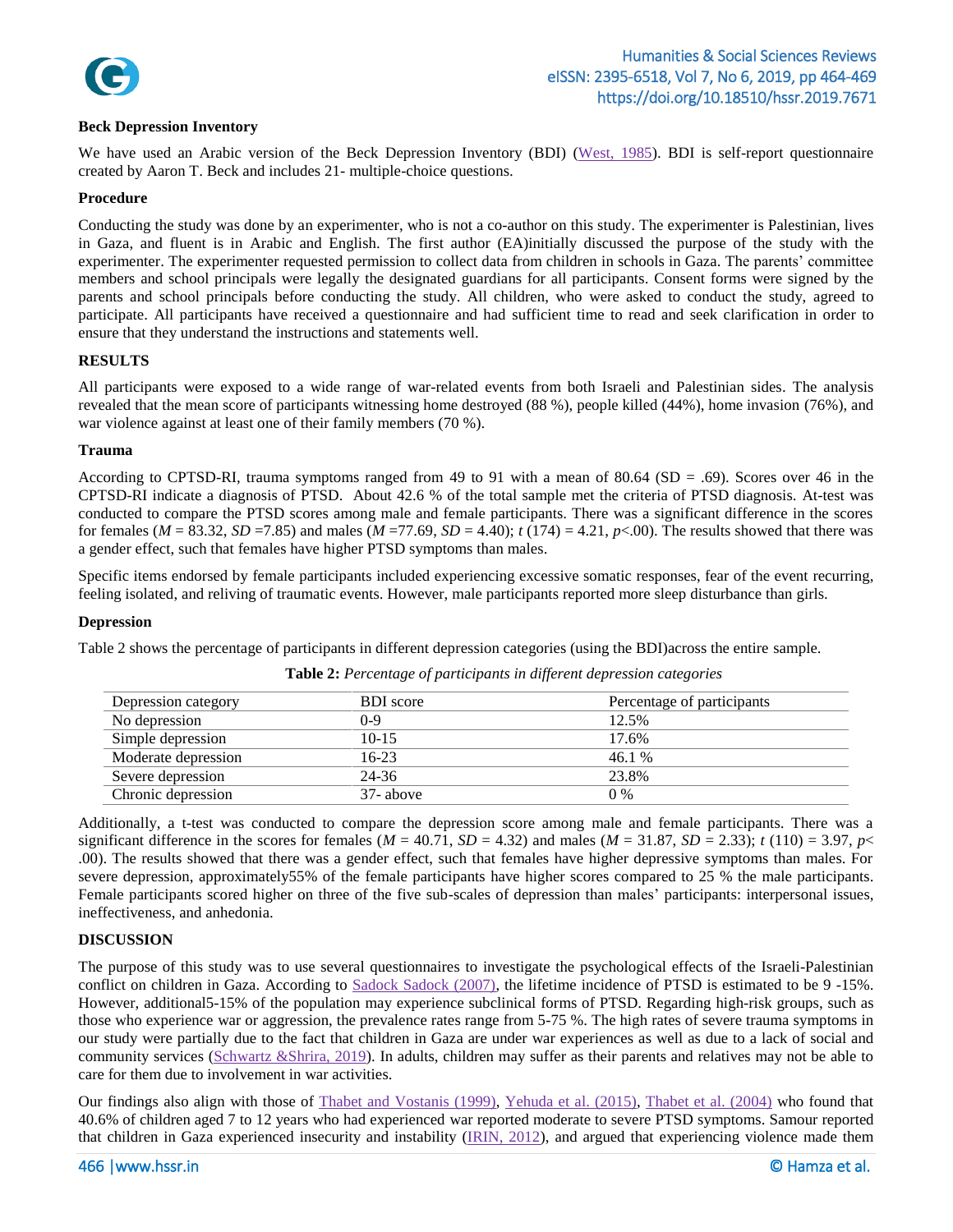

## Humanities & Social Sciences Reviews eISSN: 2395-6518, Vol 7, No 6, 2019, pp 464-469 https://doi.org/10.18510/hssr.2019.7671

angrier and more aggressive as well as suffer from insomnia, bedwetting, and fear of abandonment. Several studies have shown that a safe environment can reduce PTSD symptoms [\(Gharib, Golembiewski, Moustafa, 2017\)](#page-5-14). Further, these results also align with our results that the prevalence of PTSD due to war can be very high, as found due to the Syrian war ([Gharib,](#page-5-15) Gharib, [Abohamza, Moustafa, under review;](#page-5-15) Kandemir, Karataş, [Çeri, Solmaz, Kandemir, Solmaz,2018\)](#page-5-16).

Despite the fact that depression among preschool-age is extremely rare [\(Kaplan & Sadock, 2007\)](#page-6-6), our results show that 23.8 % of the children met the criteria of severe depression diagnosis (see Table 2 above; also, for discuss on relation between age and mental health, see [Shrira et al., 2018\)](#page-6-16). According to [Kaplan and Sadock \(2007\),](#page-6-6) the rate of depression is 0.3 %in preschoolers. Like our findings, [Zakrison, Shahen, Mortaja, and Hamel \(2004\)](#page-6-17) found that24.3% of children in Palestine Territories suffer from emotional disturbance, due to losing homes, schools or mosques. According to the Canadians for Justice and Peace in the Middle East (CJPME) in 2012, about 94% of Palestinian children felt that they are not safe anywhere and even their parents are not able to secure them a safe environment. According to [IRIN \(2012\),](#page-5-4) 73% of children in Gaza still suffer from clinical disorders such as trauma, involuntary urination, and high blood pressure. In addition, these children feel a deep loss of self-esteem due to the conflict and dream to leave Gaza and live in a safer place [\(Abu Hein et al. 2007;](#page-5-0) [Elbedour et al. 2007;](#page-5-2) [Evelio,](#page-5-3) 1999; [Morgos et al., 2007;](#page-6-1) [Okasha,](#page-6-2) 2007; [IRIN, 2012;](#page-5-4) [Thabet, et al. 2008\)](#page-6-10).

There are several Palestinian families who live with 2-3 dollars a day in Gaza [\(Amog, 2002\)](#page-5-17). Children in Gaza Strip survived the conflict since they are 3 or 4 years old. In addition, since the start of the siege in the first Intifada, several parents did not work to secure their family's needs [\(Punamäki, Qouta, Peltonen, 2018\)](#page-6-18). Moreover, several parents work for a long period of time, and thus do not sufficiently care for their children [\(Amog, 2002\)](#page-5-17). However, other studies found that the development of PTSD among Palestinians is more related to socioeconomic status, and not the severity of war trauma (El-khodary&Samara, [2018;](#page-5-18) [El-khodary&Samara, 2019\)](#page-5-19).

#### **Gender Effect**

According to [Sadock and Sadock \(2007\),](#page-6-6) women have a higher lifetime prevalence to develop PTSD than men. Historically, the trauma classification for men and women was different. For men, it was usually combat experience, while, for women, it was sexual assault.

By investigating CPTSD-RI subscales, we found that there are certain items endorsed more by our female participants including excessive somatic responses, fear of the event recurring, feeling isolated, and reliving of trauma events than male participants. On the other hand, our male participants reported more sleep disturbance than female participants. Further, our female participants had higher levels of intrusion and avoidance than male participants, but, our male participants had higher levels of hyperarousal. Future research should investigate why boys and girls experience PTSD differently.

The prevalence of depression in school-age children is about the same in boys and girls [\(Amog, 2012\)](#page-5-17). However, among adolescents, the rate of major depressive disorder of females is double that of males. However, the current study found that females had a higher percentage of depression in female than male participants. According to [Amog \(2012\),](#page-5-17) females spend more time at home watching news of the war which could affect them negatively, while males often go out to enjoy their time with friends. Accordingly, the gender difference in experiencing depression could be due to cultural differences in social activities allowed to boys and girls.

#### **APPLICATION**

This investigation provides several forms of application that can be utilized through charity, governmental, and academic purposes. The data produced in this investigation provides a general understanding of the current level of depression and PTSD disorders experienced by the children residing in a high-risk conflict zone. This information can be used to guide specialized services in order to meet the needs of the children's mental health issues, greater efforts are needed to target symptoms of PTSD and Depression. Furthermore, this investigation warrants the need for a further empirical study to understand on a larger scale the extent of the impact on Palestine children's mental health. Lastly, this investigation details the current impact of Palestine-Israel conflict on children's mental well-being and justifying the need for further involvement by the United Nations to seek peaceful terms between Palestine and Israel.

#### **CONCLUSIONS, LIMITATIONS, AND FUTURE STUDIES**

One limitation of this study was the inability to generalize the results of this research to other age groups in Gaza because the participation in this study was limited to children aged 9-14 years old. Similarly, this study was implemented in Gaza, and thus, we cannot generalize our results to other cities or Palestine Territories. Further, we had a small sample size due to difficulty recruiting children to participate in the study.

Future research should also consider the roles of families, communities, support institutions such as mosques, NGOs to work with children in Gaza to build a safe environment. Moreover, a comprehensive mental health assessment might help identify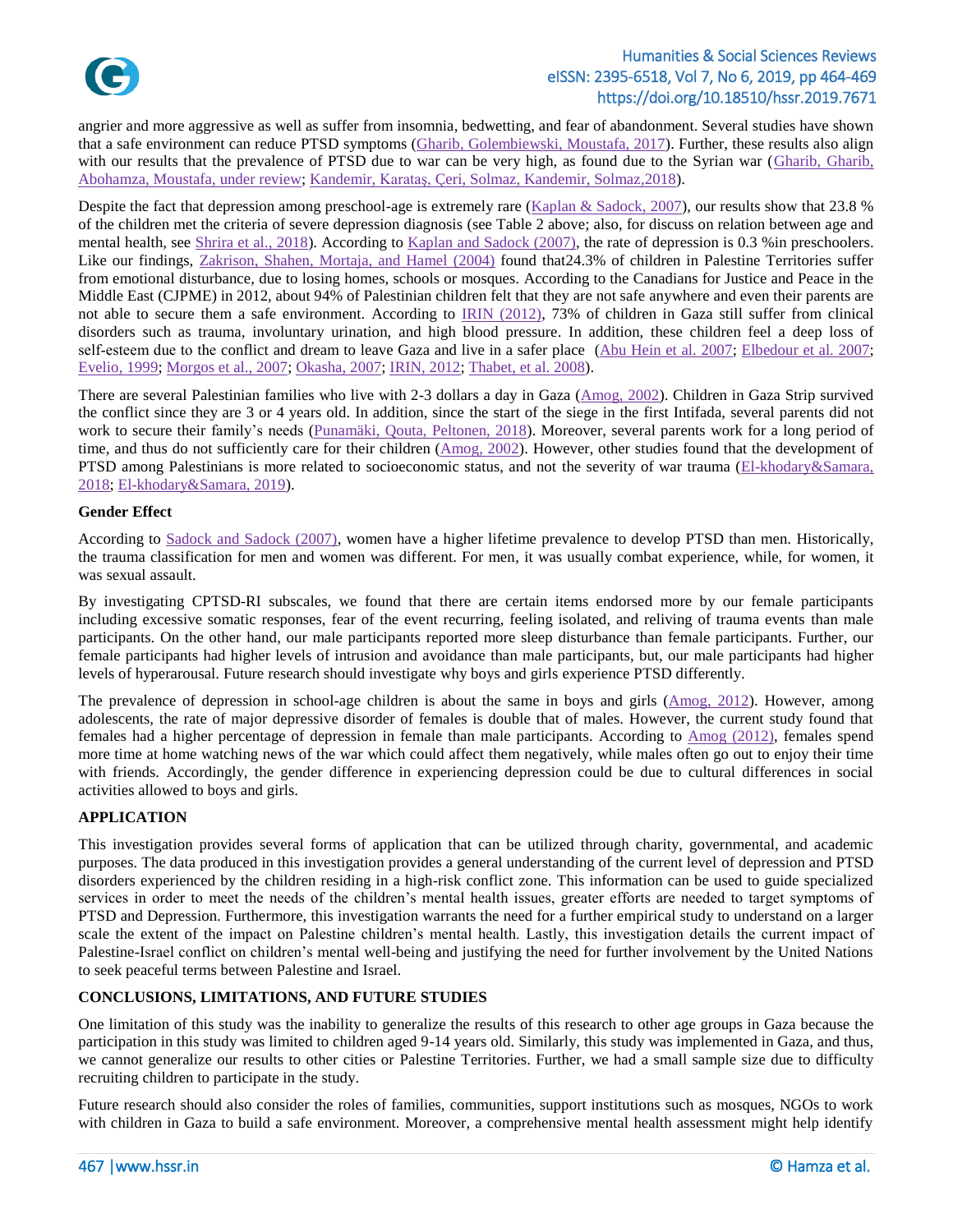

other psychiatric problems that children in Israel and Palestine could have as a result of prolonged and intense exposure to the war.

#### <span id="page-5-0"></span>**REFERENCES**

- 1. Abu Hein F., Elbe S.,Onwuegbuzie A. J., Ghannam J., &Whitcome A. J. (2007). Posttraumatic stress disorder, depression, and anxiety among Gaza Strip adolescents in the wake of the second uprising (Intifada). *Journal ofAl-Aqsa University, 11* (1), (152- 170).
- <span id="page-5-13"></span>2. American Psychiatric Association. (2013). *Diagnostic and statistical manual of mental disorders (DSM-5*). American Psychiatric Pub.Amnesty (2010). <https://doi.org/10.1176/appi.books.9780890425596>
- <span id="page-5-1"></span>3. Al-Ammar, F. (2018).*Post-traumatic stress disorder among Yemeni children as a consequence of the ongoing war.*  Retrieved fromhttps://carpo-bonn.org/wp-content/uploads/2018/03/10\_carpo\_brief\_final.pdf
- <span id="page-5-17"></span>4. Amog. (2012). Daily news. *Gaza Community Mental Health program,* 14 (80).
- <span id="page-5-11"></span>5. Berman, H. (2001). Children and war: Current understanding and future directions. *Public Health Nursing, 18* (4), 243-252.<https://doi.org/10.1046/j.1525-1446.2001.00243.x>
- <span id="page-5-8"></span>6. Derluyn, I., Broekaert, E. Schuyten, G., &Temmerman, E. (2004). Post-traumatic stress in former Ugandan child soldiers. *Lancet,* 363, 861-863. [https://doi.org/10.1016/S0140-6736\(04\)15734-6](https://doi.org/10.1016/S0140-6736(04)15734-6)
- <span id="page-5-12"></span>7. De Jong J, Komproe I., Van Ommeren M., Masri M., Araya M., Khaled N., et al. (2001). Life time events and posttraumatic stress disorder in four postconflict settings. *J Am Acad Child Adol Psychiatry, 286,* 555-562. <https://doi.org/10.1001/jama.286.5.555>
- <span id="page-5-5"></span>8. Diab, S. Y., Isosavi, S., Qouta, S. R., Kuittinen, S., &Punamaki, R. L. (2018). The protective role of maternal posttraumatic growth and cognitive trauma processing in Palestinian mothers and infants: a longitudinal study. Lancet, 391 Suppl 2, S39. [https://doi.org/10.1016/S0140-6736\(18\)30405-7](https://doi.org/10.1016/S0140-6736(18)30405-7)
- <span id="page-5-6"></span>9. Bielawski, T., Misiak, B., Moustafa, A. A., Frydecka, D. (2019). Epigenetic mechanisms, trauma and psychopathology: targeting chromatin remodeling complexes. *Reviews in the Neurosciences*. <https://doi.org/10.1515/revneuro-2018-0055>
- <span id="page-5-2"></span>10. Elbedour S., Onwuegbuzie A. J., Ghannam, J., Whitcome, J. A., & Abu Hein, F.(2007). Post-traumatic stress disorder, depression, and anxiety among Gaza Strip adolescents in the wake of the second Uprising (Intifada). *Child Abuse & Neglect, 31(*7),719-729. <https://doi.org/10.1016/j.chiabu.2005.09.006>
- <span id="page-5-18"></span>11. El-khodary, B., Samara, M. (2018). The effect of exposure to war-traumatic events, stressful life events, and other variables on mental health of Palestinian children and adolescents in the 2012 Gaza War. *Lancet*, 391, S6. [https://doi.org/10.1016/S0140-6736\(18\)30331-3](https://doi.org/10.1016/S0140-6736(18)30331-3)
- <span id="page-5-19"></span>12. El-khodary, B., Samara, M. (2019). The relationship between multiple exposures to violence and war trauma, and mental health and behavioural problems among Palestinian children and adolescents. *Eur Child Adolesc Psychiatry*. <https://doi.org/10.1007/s00787-019-01376-8>
- <span id="page-5-3"></span>13. Evelio J. F. (1999). Psychological effects of the civil war on children from rural communities of El Salvador, Unpublished doctoral dissertation, Columbia University.
- <span id="page-5-15"></span>14. Gharib, M.A., Gharib, R. A., Abohamza, E., Moustafa, A. A. (under review). The Syrian War and PTSD. *International Journal of Psychology*.
- <span id="page-5-14"></span>15. Gharib, M., Golembiewski, J., Moustafa, A. A. (2017). Mental Health and Urban Design - Zoning in on PTSD. *Current Psychology.* <https://doi.org/10.1007/s12144-017-9746-x>
- <span id="page-5-16"></span>16. Kandemir, H., Karataş, H., Çeri, V., Solmaz, F., Kandemir, S. B., Solmaz, A. (2018). Prevalence of war-related adverse events, depression and anxiety among Syrian refugee children settled in Turkey. Eur Child Adolesc Psychiatry. 27(11):1513-1517.<https://doi.org/10.1007/s00787-018-1178-0>
- <span id="page-5-10"></span>17. Keshini, S. C. (2002). Post-traumatic stress disorder in Sri lankan children exposed to war: The roles of culture, the nature of the stressor, temperament, coping strategies, and perceived social support. Unpublished doctoral dissertation, Clark University.
- <span id="page-5-4"></span>18. IRIN (2012). OPT: Psychological trauma, nightmares stalk Gaza children. Retrieved from http://www.irinnews.org/Report/87954/OPT-Psychological-trauma-nightmares-stalk-Gaza-children
- <span id="page-5-9"></span>19. Malik, S. (2011, June 20). UNHCR report says refugee numbers at 15-year high. *The Guardian,* Retrieved from http://www.guardian.co.uk/world/2011/jun/20/unhcr-report-refugee-numbers-15-year-high
- 20. Misiak, B., Krefft, M., Bielawski, T., Moustafa, A. A., Sąsiadek, M. M., Frydecka, D. (2017). Toward a unified theory of childhood trauma and psychosis: a comprehensive review of epidemiological, clinical, neuropsychological and biological findings. *Neuroscience and Biobehavioral Reviews.* <https://doi.org/10.1016/j.neubiorev.2017.02.015>
- <span id="page-5-7"></span>21. Misiak, B., Moustafa, A. A.,Kiejna, A., Frydecka, D. (2016). Childhood traumatic events and types of auditory verbal hallucinations in first-episode schizophrenia patients. *Comprehensive Psychiatry.*  <https://doi.org/10.1016/j.comppsych.2015.12.003>